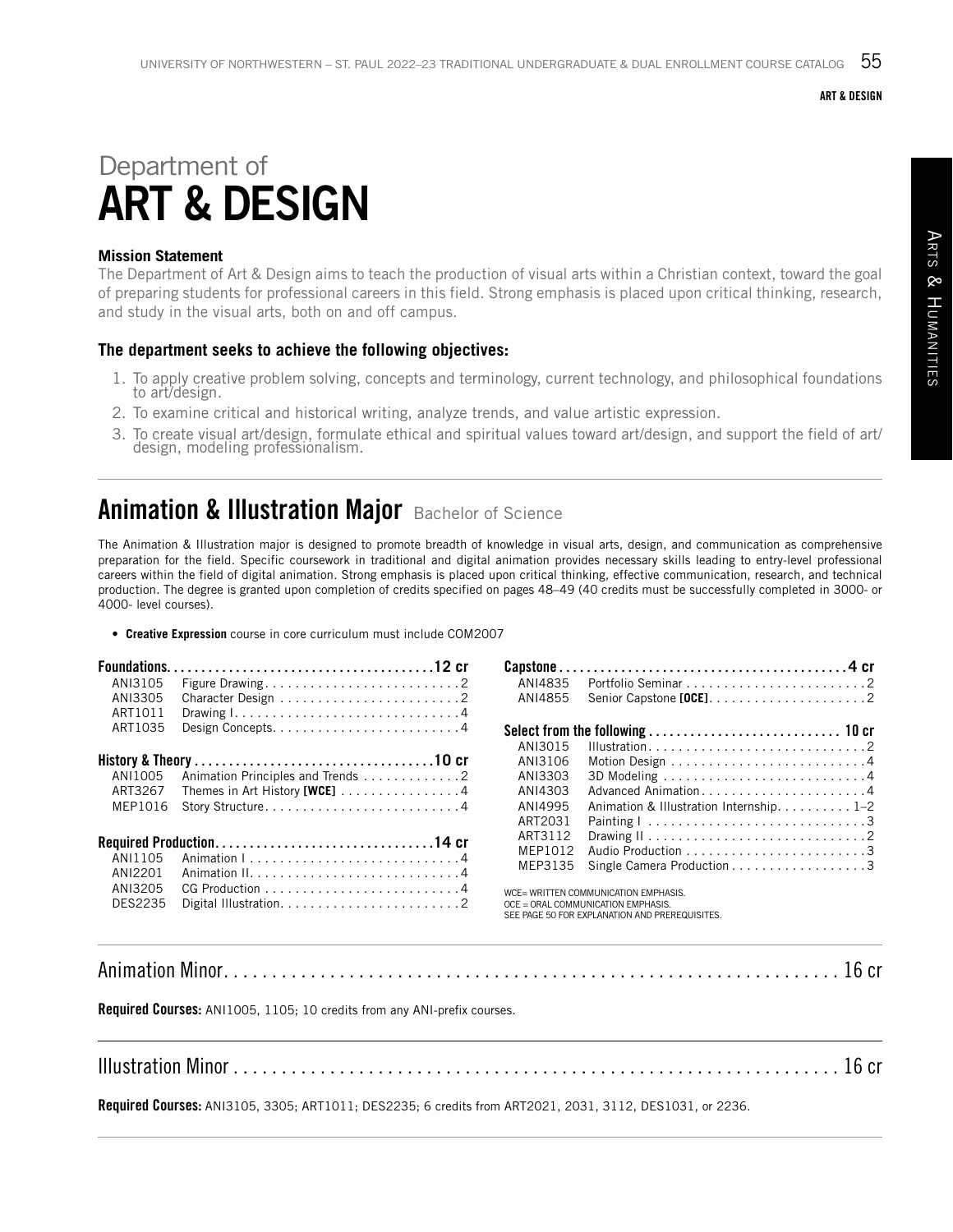#### ART & DESIGN

### Art Major Bachelor of Arts or Bachelor of Science

The Art major prepares the student for a career in studio production. The objectives of the program are to provide the student with basic art knowledge and skills using a variety of media and employing concepts drawn from aesthetics, art history and art criticism. The degree is granted upon completion of credits specified on pages 48–49 (40 credits must be successfully completed in 3000- or 4000-level courses).

• **B.A. option** requires achieving 1002-level competency in an approved foreign language. See page 46.

| ART1011                      |                                                             | Select from the following:                                                                                                    |                                                                                  |  |
|------------------------------|-------------------------------------------------------------|-------------------------------------------------------------------------------------------------------------------------------|----------------------------------------------------------------------------------|--|
| ART1035                      |                                                             | ART2031                                                                                                                       | Painting $1, \ldots, \ldots, \ldots, \ldots, \ldots, \ldots, \ldots, 3$          |  |
|                              | Select one of the following:                                | ART3233                                                                                                                       | Painting II, III, $IV \ldots \ldots \ldots \ldots \ldots \ldots \ldots \ldots 3$ |  |
| ANI3015                      |                                                             | ART2021                                                                                                                       |                                                                                  |  |
| ANI3105                      |                                                             | ART3223                                                                                                                       |                                                                                  |  |
| ART3112                      |                                                             | ART2048                                                                                                                       |                                                                                  |  |
| ART3805                      |                                                             | ART3243                                                                                                                       |                                                                                  |  |
|                              |                                                             | ART2251                                                                                                                       | Sculpture $1, \ldots, \ldots, \ldots, \ldots, \ldots, \ldots, \ldots, 3$         |  |
|                              |                                                             | ART3253                                                                                                                       |                                                                                  |  |
| ART3267                      | Themes in Art History [WCE] $\ldots \ldots \ldots \ldots$ . | ART2081                                                                                                                       |                                                                                  |  |
| Select one of the following: |                                                             | ART3322                                                                                                                       |                                                                                  |  |
| ART3162                      |                                                             |                                                                                                                               |                                                                                  |  |
| ART3265                      |                                                             |                                                                                                                               |                                                                                  |  |
| ART3365                      |                                                             |                                                                                                                               | Select one of the following:                                                     |  |
| ART3806                      |                                                             | ART4855                                                                                                                       | Senior Seminar in Art [OCE]3                                                     |  |
|                              |                                                             | ART4995                                                                                                                       |                                                                                  |  |
|                              |                                                             | WCE = WRITTEN COMMUNICATION EMPHASIS.<br>OCE = ORAL COMMUNICATION EMPHASIS.<br>SEE PAGE 50 FOR EXPLANATION AND PREREQUISITES. |                                                                                  |  |
|                              |                                                             |                                                                                                                               |                                                                                  |  |

Art Minor . . . . . . . . . . . . . . . . . . . . . . . . . . . . . . . . . . . . . . . . . . . . . . . . . . . . . . . . . . . . . . . . . . . . . 16 cr

Required Courses: ART1011 or 1035; 12 credits from any ART-prefix courses.